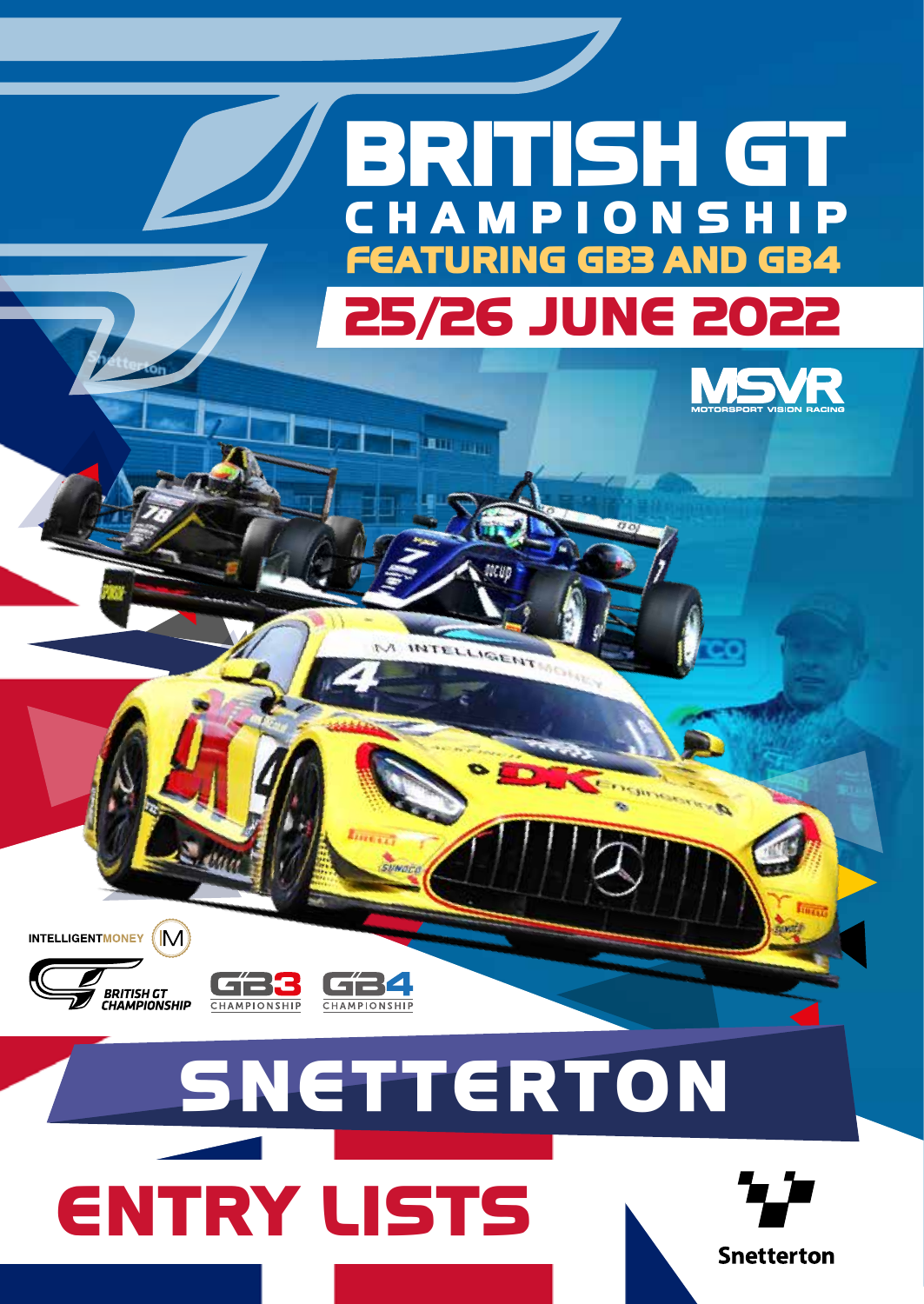# *INTELLIGENT MONEY BRITISH GT CHAMPIONSHIP*

# *RACES 8 (60 MINS), 13 (60 MINS)*

# *TECH SPEC*

#### *DESCRIPTION*

The UK's national GT championship, which enters its 30th season in 2022, staged the first of its 300+ races in 1993. Grids of wildly different machinery loosely grouped into vibrant classes comprising sportscars and saloons prevailed until the arrival of GT1 and GT2 in the late-90s. The foundations for British GT's current GT3/4 format were laid in 2005 with the arrival of SRO Motorsports Group, who continue to manage the championship today.

#### *POINTS*

One-hour races: 25, 18, 15, 12, 10, 8, 6, 4, 1 Two-hour races: 37.5, 27, 22.5, 18, 15, 12, 9, 6, 3, 1.

#### *PITSTOP SPECIFICS*

Two drivers 'share' each car. GT3 cars must make their mandatory driver change at 22-32 minutes, while GT4's pit window is 28-38 minutes.

Each driver contests one of four 10-minute qualifying sessions. The fastest lap of each crew member determines either Race 1 or Race 2's starting order.

The previous race's top-three GT3 and GT4 finishers must remain stationary during their pitstops for an additional 10, 7 and 5 seconds respectively.

# *SUCCESS PENALTIES (RACE 1)*

10s #77 Enduro Motorsport Tillbrook/Clutton 07s #4 2 Seas Motorsport Cottingham/Williamson 05s #6 RAM Racing Loggie/Macleod

10s #61 Academy Motorsport Cowley/Signoretti 07s #90 Century Motorsport Burns/Brown 05s #48 Toyota Gazoo Racing UK Edgar/Collard

#### *LAP RECORDS*

GT3 1m48.498s Phil Keen Barwell Motorsport Lamborghini Huracan GT3 2017 GT4 1m58.125s Scott Malvern Team Parker Racing Mercedes-AMG GT4 2019

# *MORE INFORMATION*

Web: www.britishgt.com Twitter: @BritishGT Instagram: @British\_GT Facebook: British GT

# *2022 CALENDAR*

| 16/18 April     | Oulton Park (Int)   |
|-----------------|---------------------|
| 7/8 May         | Silverstone (GP)    |
| 28/29 May       | Donington Park (GP) |
| 25/26 June      | Snetterton (300)    |
| 23/24 July      | Spa Francorchamps   |
| 10/11 September | Brands Hatch (GP)   |
| 15/16 October   | Donington Park (GP) |

|               | <b>NO. TEAM</b>           | <b>DRIVER 1</b>        | <b>DRIVER 2</b>       | <b>CAR</b>                     | <b>CLASS</b> |
|---------------|---------------------------|------------------------|-----------------------|--------------------------------|--------------|
| GT3           |                           |                        |                       |                                |              |
| $\mathcal{L}$ | <b>Team Rocket RJN</b>    | <b>Simon Watts</b>     | James Kell            | McLaren 720S GT3               | Silver-Am    |
| 3             | Assetto Motorsport        | Mark Sansom            | Will Tregurtha        | <b>Bentley Continental GT3</b> | Silver-Am    |
| 4             | 2 Seas Motorsport         | James Cottingham       | Lewis Williamson      | Mercedes-AMG GT3               | Pro-Am       |
| 5             | Greystone GT              | <b>Stewart Proctor</b> | Lewis Proctor         | McLaren 720S GT3               | Silver-Am    |
| 6             | <b>RAM Racing</b>         | lan Loggie             | <b>Callum Macleod</b> | Mercedes-AMG GT3               | Pro-Am       |
| 8             | Team Abba Racing          | <b>Richard Neary</b>   | Sam Neary             | Mercedes-AMG GT3               | Silver-Am    |
| 11            | Paddock Motorsport        | <b>Graham Davidson</b> | <b>Martin Plowman</b> | McLaren 720S GT3               | Pro-Am       |
| 15            | <b>RAM Racing</b>         | John Ferguson          | <b>Ulysse De Pauw</b> | Mercedes-AMG GT3               | Silver-Am    |
| 18            | <b>WPI Motorsport</b>     | Michael Igoe           | Phil Keen             | Lamborghini Huracan GT3 Evo    | Pro-Am       |
| 32            | <b>Redline Racing</b>     | Alex Malykhin          | James Dorlin          | Lamborghini Huracan GT3 Evo    | Silver-Am    |
| 40            | <b>Fox Motorsport</b>     | Nick Halstead          | Jamie Stanley         | McLaren 720S GT3               | Pro-Am       |
| 66            | <b>Team Parker Racing</b> | <b>Nick Jones</b>      | <b>Scott Malvern</b>  | Porsche 911 GT3 R              | Pro-Am       |
| 72            | <b>Barwell Motorsport</b> | Adam Balon             | <b>Sandy Mitchell</b> | Lamborghini Huracan GT3 Evo    | Pro-Am       |
| 75            | 2 Seas Motorsport         | <b>Flick Haigh</b>     | Jonny Adam            | Mercedes-AMG GT3               | Pro-Am       |
| 76            | 7TSIX                     | Mia Flewitt            | <b>Euan Hankey</b>    | McLaren 720S GT3               | Pro-Am       |
| 77            | <b>Enduro Motorsport</b>  | Morgan Tillbrook       | Marcus Clutton        | McLaren 720S GT3               | Pro-Am       |
| 91            | <b>Century Motorsport</b> | Betty Chen*            | Joel Eriksson         | BMW M4 GT3                     | Pro-Am       |

| 7  | Motus One Racing          | <b>Ed McDermott</b>     | Michael Broadhurst       | McLaren 570S GT4             | Pro-Am |
|----|---------------------------|-------------------------|--------------------------|------------------------------|--------|
| 9  | <b>Century Motorsport</b> | <b>Tom Rawlings</b>     | <b>Chris Salkeld</b>     | BMW M4 GT4                   | Silver |
| 23 | R Racing                  | Jamie Dav               | Josh Miller              | Aston Martin Vantage AMR GT4 | Silver |
| 26 | Paddock Motorsport        | <b>Ashley Marshall</b>  | <b>Moh Ritson</b>        | McLaren 570S GT4             | Silver |
| 27 | Newbridge Motorsport      | Matt Topham             | Darren Turner            | Aston Martin Vantage AMR GT4 | Pro-Am |
| 42 | <b>Steller Motorsport</b> | <b>Richard Williams</b> | Sennan Fielding          | Audi R81 MS GT4              | Silver |
| 48 | Toyota GAZOO Racing UK    | <b>Tom Edgar</b>        | Jordan Collard           | Toyota GR Supra GT4          | Silver |
| 51 | Valluga Racing            | Ross Wylie              | Matthew Graham           | Porsche 718 Cayman GT4 RS CS | Silver |
| 56 | Assetto Motorsport        | loe Wheeler             | <b>Freddie Tomlinson</b> | Ginetta G56 GT4              | Silver |
| 61 | <b>Academy Motorsport</b> | <b>Matt Cowley</b>      | Marco Signoretti         | Ford Mustang GT4             | Silver |
| 65 | <b>Team Parker Racing</b> | Jamie Orton             | Seb Hopkins              | Porsche 718 Cayman GT4 RS CS | Silver |
| 68 | <b>Team BRIT</b>          | Aaron Morgan            | <b>Bobby Trundley</b>    | McLaren 570S GT4             | Pro-Am |
| 90 | <b>Century Motorsport</b> | <b>Jack Brown</b>       | <b>Will Burns</b>        | BMW M4 GT4                   | Silver |
|    |                           |                         |                          |                              |        |

# *\*Derogated driver*

*GT4*

| <b>GRID POSITIONS RACE 8 (ROLLING START)</b>                                                                                                                                                                                        |  |
|-------------------------------------------------------------------------------------------------------------------------------------------------------------------------------------------------------------------------------------|--|
|                                                                                                                                                                                                                                     |  |
| <b>RESULTS RACE 8</b>                                                                                                                                                                                                               |  |
| $1^{\text{st}}$ / $2^{\text{nd}}$ / $3^{\text{rd}}$ / $4^{\text{th}}$ / $5^{\text{th}}$ / $6^{\text{th}}$ / $7^{\text{th}}$ / $8^{\text{th}}$ / $9^{\text{th}}$ / $10^{\text{th}}$<br><b>GRID POSITIONS RACE 13 (ROLLING START)</b> |  |
| <b>RESULTS RACE 13</b>                                                                                                                                                                                                              |  |
| $1^{\text{st}}$ / $2^{\text{nd}}$ / $3^{\text{rd}}$ / $4^{\text{th}}$ / $5^{\text{th}}$ / $6^{\text{th}}$ / $7^{\text{th}}$ / $8^{\text{th}}$ / $9^{\text{th}}$ / $10^{\text{th}}$                                                  |  |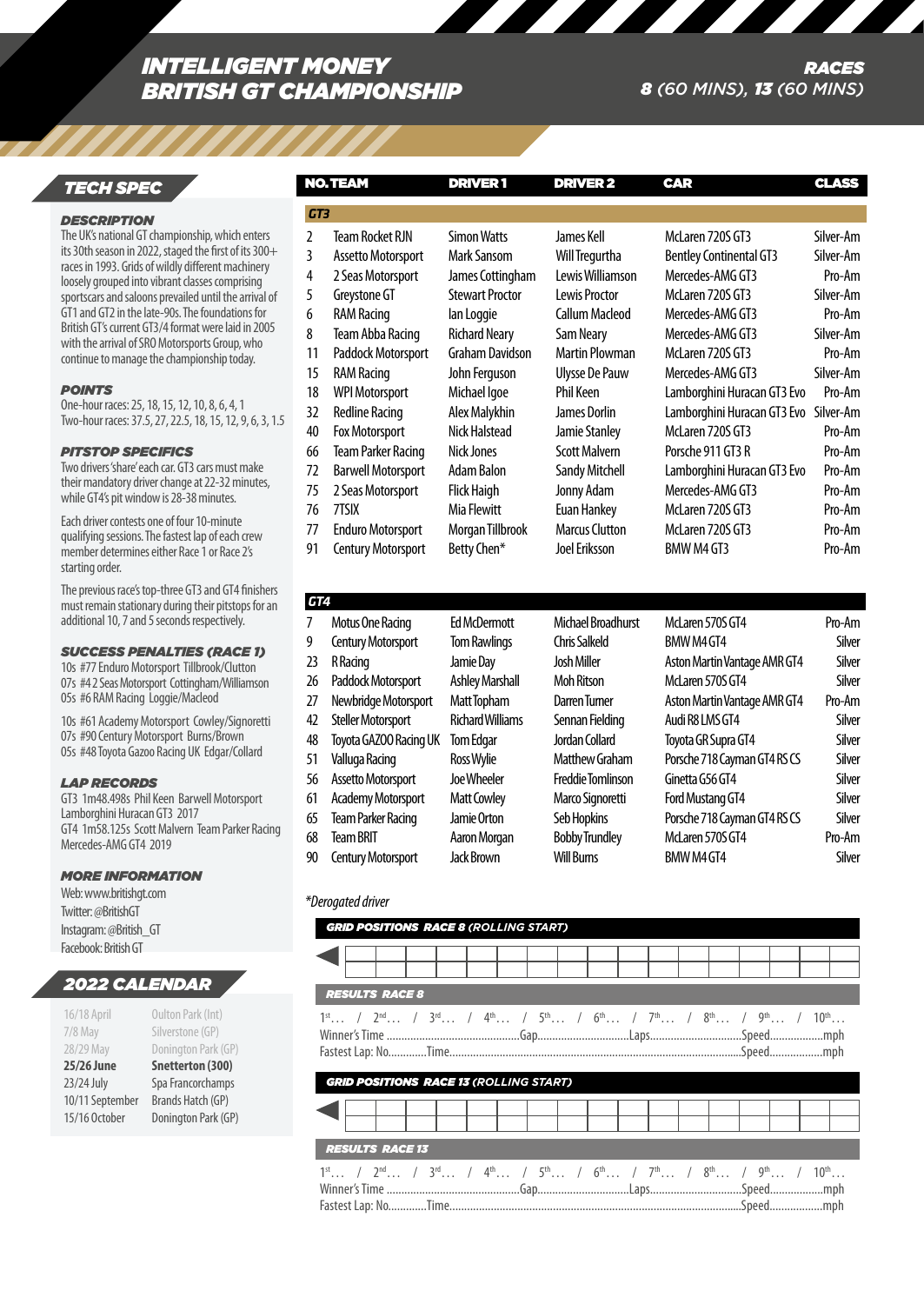# *GB3 CHAMPIONSHIP PARTNERED BY THE BRDC*

# *TECH SPEC*

# *DESCRIPTION*

The GB3 Championship is aimed at young drivers targeting a future step up to FIA F3 from FIA F4 championships, and experienced karters looking for their first taste of single-seater racing.

# *SPECIFICATION*

The brand new Tatuus MSV-022 single-seater cars are completely identical and are powered by a 2-litre Mountune engine producing a 250bhp. The new car has a significant increase in downforce of around 25% compared to the previous model.

The cars feature a highly adjustable front-wing and two-piece rear wing, and an F1-style front splitter and rear diffuser, plus a drastically revised aerodynamics package. It features a six-speed sequential gearbox with paddle shift provided by Sadev and fitted with a limited-slip differential, unique to GB3. Tyres are provided by Pirelli.

The new cars meet contemporary FIA criteria, including the addition of the halo, improved side impact protection and anti-intrusion panels.

#### *WEEKEND FORMAT*

This weekend features one qualifying session and 3 races each 12 laps (max 20 mins) in length. The grid for the first race will be based on qualifying order, while each driver's second fastest time from the session will determine the grid for race two. The race three starting order will be the reverse order of the fastest times achieved in qualifying prior to any penalties applied during or following qualifying. To be included in the reversal, each driver's fastest lap time in qualifying needs to be within 103% of the overall fastest lap.

#### *POINTS*

Points are awarded in races 1 and 2 of each weekend as follows: 35-29-24-21-19-17-15-13-12-11-10- 9-8-7-6-5-4-3-2-1 to the top 20 finishers. Points are awarded in race 3 of each weekend as follows: 20-17-15-13-11-10-9-8-7-6-5-4-3-2-1, with points also awarded for positions gained in the race. So for example, if a driver started eighth and finished first, they would gain a total of 27 points.

#### *WEBSITE* www.gb-3.net

# *2022 CALENDAR*

| 16/18 April<br>7/8 May<br>28/29 May | Oulton Park (Int)<br>Silverstone (GP)<br>Donington Park (GP) |
|-------------------------------------|--------------------------------------------------------------|
| 25/26 June                          | Snetterton (300)                                             |
| 13-15 July                          | Spa Francorchamps                                            |
| 30/31 July                          | Silverstone (GP)                                             |
| 10/11 September                     | Brands Hatch (GP)                                            |
| 15/16 October                       | Donington Park (GP)                                          |

| NO. | <b>DRIVER</b>        | <b>NAT.</b>      | <b>TEAM/ENTRANT</b>       | <b>CAR</b>     |
|-----|----------------------|------------------|---------------------------|----------------|
|     |                      |                  |                           |                |
| 4   | <b>Bryce Aron</b>    | American         | Hitech GP                 | Tatuus MSV-022 |
| 5   | Luke Browning        | <b>British</b>   | Hitech GP                 | Tatuus MSV-022 |
| 6   | <b>Cian Shields</b>  | <b>British</b>   | Hitech GP                 | Tatuus MSV-022 |
| 7   | Roberto Faria        | <b>Brazilian</b> | Carlin                    | Tatuus MSV-022 |
| 8   | McKenzy Cresswell    | <b>British</b>   | Chris Dittmann Racing     | Tatuus MSV-022 |
| 11  | Marcos Flack         | Australian       | Douglas Motorsport        | Tatuus MSV-022 |
| 16  | <b>Tommy Smith</b>   | Australian       | Douglas Motorsport        | Tatuus MSV-022 |
| 21  | Zak Taylor           | <b>British</b>   | <b>Fortec Motorsports</b> | Tatuus MSV-022 |
| 22  | Nico Christodoulou   | Canadian         | Arden Motorsport          | Tatuus MSV-022 |
| 27  | John Bennett         | <b>British</b>   | Elite Motorsport          | Tatuus MSV-022 |
| 31  | Javier Sagrera       | Spanish          | Carlin                    | Tatuus MSV-022 |
| 32  | Alex Connor          | <b>British</b>   | Arden Motorsport          | Tatuus MSV-022 |
| 34  | Tom Lebbon           | <b>British</b>   | Elite Motorsport          | Tatuus MSV-022 |
| 35  | <b>Callum Voisin</b> | <b>British</b>   | Carlin                    | Tatuus MSV-022 |
| 42  | Max Esterson         | American         | Douglas Motorsport        | Tatuus MSV-022 |
| 43  | Mikkel Grundtvig     | Danish           | <b>Fortec Motorsports</b> | Tatuus MSV-022 |
| 50  | Joel Granfors        | Sweedish         | <b>Fortec Motorsports</b> | Tatuus MSV-022 |
| 53  | <b>Matthew Rees</b>  | <b>British</b>   | <b>JHR</b>                | Tatuus MSV-022 |
| 64  | <b>Nick Gilkes</b>   | Canadian         | Hillspeed                 | Tatuus MSV-022 |
| 67  | James Hedley         | <b>British</b>   | Elite Motorsport          | Tatuus MSV-022 |
| 68  | <b>Branden Oxley</b> | <b>British</b>   | Chris Dittmann Racing     | Tatuus MSV-022 |
| 77  | <b>David Morales</b> | American         | Arden Motorsport          | Tatuus MSV-022 |

| <b>GRID POSITIONS RACE 1</b>                                                                                                                                                                                                                                    |
|-----------------------------------------------------------------------------------------------------------------------------------------------------------------------------------------------------------------------------------------------------------------|
|                                                                                                                                                                                                                                                                 |
| <b>RESULTS RACE1</b>                                                                                                                                                                                                                                            |
| $1^{st}$ / $2^{nd}$ / $3^{rd}$ / $4^{th}$ / $5^{th}$ / $6^{th}$ / $7^{th}$ / $8^{th}$ / $9^{th}$ / $10^{th}$<br>Winner's Time …………………………………………Gap……………………………Laps……………………………Speed………………mph                                                                       |
| <b>GRID POSITIONS RACE 7</b>                                                                                                                                                                                                                                    |
|                                                                                                                                                                                                                                                                 |
| <b>RESULTS RACE 7</b>                                                                                                                                                                                                                                           |
| $1^{\text{st}}$ / $2^{\text{nd}}$ / $3^{\text{rd}}$ / $4^{\text{th}}$ / $5^{\text{th}}$ / $6^{\text{th}}$ / $7^{\text{th}}$ / $8^{\text{th}}$ / $9^{\text{th}}$ / $10^{\text{th}}$<br>Winner's Time …………………………………………Gap……………………………Laps……………………………Speed………………mph |
| <b>GRID POSITIONS RACE 10</b>                                                                                                                                                                                                                                   |
|                                                                                                                                                                                                                                                                 |
| <b>RESULTS RACE 10</b>                                                                                                                                                                                                                                          |
| $1^{st}$ / $2^{nd}$ / $3^{rd}$ / $4^{th}$ / $5^{th}$ / $6^{th}$ / $7^{th}$ / $8^{th}$ / $9^{th}$ / $10^{th}$<br>Winner's Time …………………………………………Gap……………………………Laps……………………………Speed………………mph                                                                       |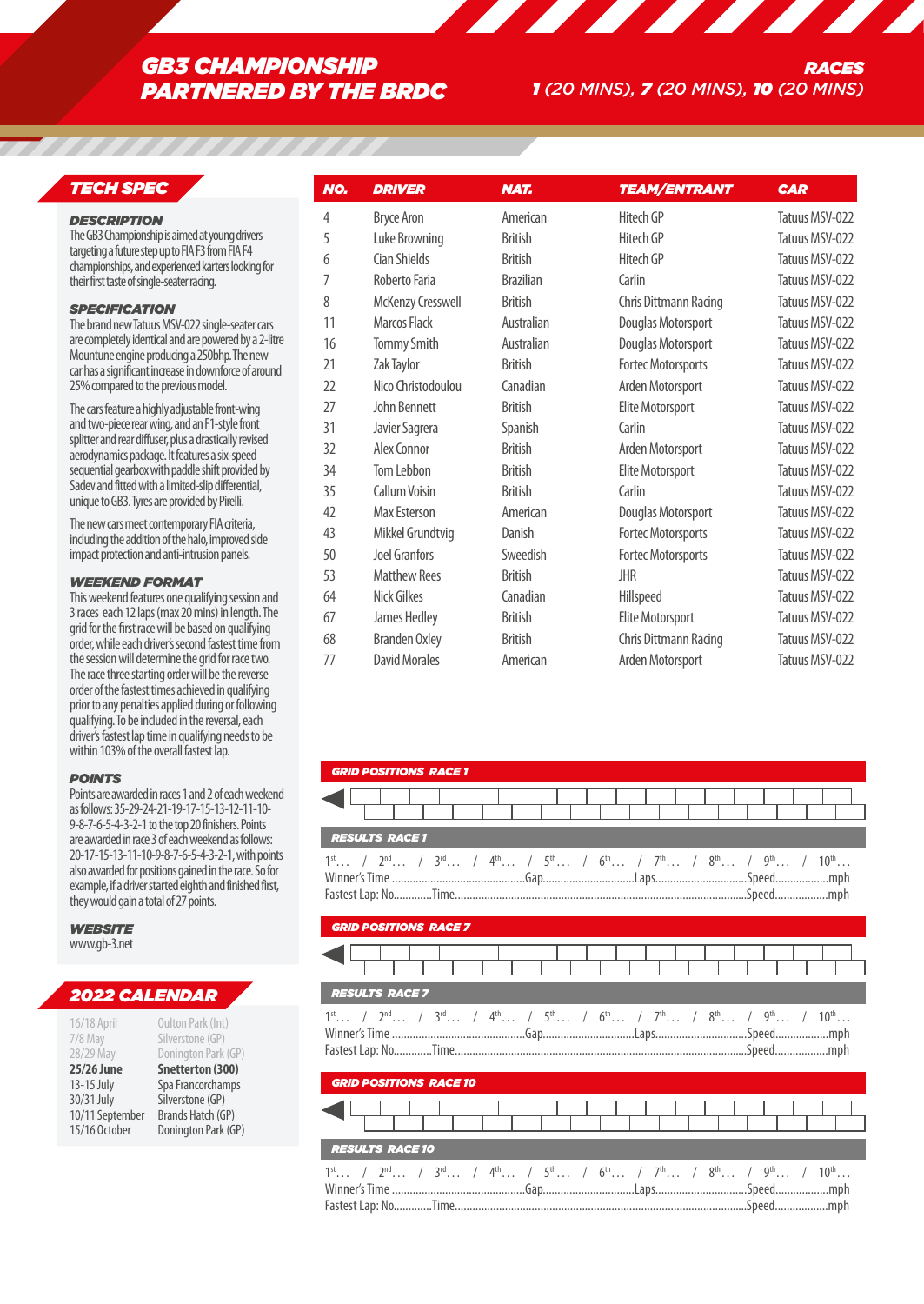# *GB4 CHAMPIONSHIP PARTNERED BY THE BRDC*

# *TECH SPEC*

#### *DESCRIPTION*

The GB4 Championship, partnered by the BRDC, is a cost effective single-seater category aimed at young drivers targeting a future step up to GB3 or other single-seater championships, and experienced karters or club racers looking for their first taste of single-seater racing.

# *SPECIFICATION*

The FIA homologated Tatuus-Abarth F4-T014 singleseater cars are completely identical and are powered by a turbocharged 1.4-litre Autotecnica Motori (Abarth) engine producing 160bhp.

The cars feature adjustable front and rear wings, and a six-speed sequential gearbox with paddle shift provided by Sadev with Magneti Marelli electronics. Tyres are provided by Pirelli.

The car includes FIA-approved carbon fibre front and rear impact structures, side impact panels and HANS-compliant FIA head restraints.

# *WEEKEND FORMAT*

This weekend features one qualifying session and 3 races. The qualifying duration is 15 minutes and the races are 18 minutes in length. The grid for the first race will be based on qualifying order, while each driver's second fastest time from the session will determine the grid for race two. The race three starting order will be the reverse order of the fastest times achieved in qualifying prior to any penalties applied during or following qualifying. To be included in the reversal, each driver's fastest lap time in qualifying needs to be within 103% of the overall fastest lap.

# *POINTS*

Points are awarded in races 1 and 2 of each weekend as follows: 35-29-24-21-19-17-15-13-12-11-10- 9-8-7-6-5-4-3-2-1 to the top 20 finishers. Points are awarded in race 3 of each weekend as follows: 20-17-15-13-11-10-9-8-7-6-5-4-3-2-1, with points also awarded for positions gained in the race. So for example, if a driver started eighth and finished first, they would gain a total of 27 points.

# *COSTS*

A complete car including engine, costs £28,500 plus VAT if purchased from MSV. Parts are also very competitively priced.

#### *WEBSITE* www.gb-4.net

# *2022 CALENDAR*

| 2/3 April         | Snetterton (300)    |
|-------------------|---------------------|
| 16/18 April       | Oulton Park (Int)   |
| $7/8$ May         | Silverstone (GP)    |
| 28/29 May         | Donington Park (GP) |
| <b>25/26 June</b> | Snetterton (300)    |
| 30/31 July        | Silverstone (GP)    |
| 10/11 September   | Brands Hatch (GP)   |
| 15/16 October     | Donington Park (GP) |

| NO. | <b>DRIVER</b>    | <b>NAT.</b>       | <b>TEAM/ENTRANT</b>          | <b>CAR</b>     |
|-----|------------------|-------------------|------------------------------|----------------|
| 9   | Logan Hannah     | <b>British</b>    | <b>Graham Brunton Racing</b> | Tatuus F4-T014 |
| 10  | Chloe Grant      | <b>British</b>    | <b>Graham Brunton Racing</b> | Tatuus F4-T014 |
| 17  | Jessica Edgar    | <b>British</b>    | <b>Fortec Motorsports</b>    | Tatuus F4-T014 |
| 20  | Jarrod Waberski  | South African     | Kevin Mills Racing           | Tatuus F4-T014 |
| 21  | <b>Tom Mills</b> | <b>British</b>    | Kevin Mills Racing           | Tatuus F4-T014 |
| 41  | Alex Walker      | <b>British</b>    |                              | Tatuus F4-T014 |
| 64  | Megan Gilkes     | Canadian          | Hillspeed                    | Tatuus F4-T014 |
| 66  | Nikolas Taylor   | British/Malaysian | <b>Fortec Motorsports</b>    | Tatuus F4-T014 |
| 78  | Jack Sherwood    | <b>British</b>    | <b>Elite Motorsports</b>     | Tatuus F4-T014 |
| 81  | Max Marzorati    | <b>British</b>    | Hillspeed                    | Tatuus F4-T014 |

| <b>GRID POSITIONS RACE 4</b>                                                                                                                                                                                                                                   |
|----------------------------------------------------------------------------------------------------------------------------------------------------------------------------------------------------------------------------------------------------------------|
|                                                                                                                                                                                                                                                                |
| <b>RESULTS RACE 4</b>                                                                                                                                                                                                                                          |
| $1^{\text{st}}$ / $2^{\text{nd}}$ / $3^{\text{rd}}$ / $4^{\text{th}}$ / $5^{\text{th}}$ / $6^{\text{th}}$ / $7^{\text{th}}$ / $8^{\text{th}}$ / $9^{\text{th}}$ / $10^{\text{th}}$<br>Winner's Time …………………………………………Gap…………………………Laps……………………………Speed………………mph |
| <b>GRID POSITIONS RACE 9</b>                                                                                                                                                                                                                                   |
|                                                                                                                                                                                                                                                                |
| <b>RESULTS RACE 9</b>                                                                                                                                                                                                                                          |
|                                                                                                                                                                                                                                                                |
| $1^{\text{st}}$ / $2^{\text{nd}}$ / $3^{\text{rd}}$ / $4^{\text{th}}$ / $5^{\text{th}}$ / $6^{\text{th}}$ / $7^{\text{th}}$ / $8^{\text{th}}$ / $9^{\text{th}}$ / $10^{\text{th}}$                                                                             |
| <b>GRID POSITIONS RACE 12</b>                                                                                                                                                                                                                                  |
|                                                                                                                                                                                                                                                                |
| <b>RESULTS RACE 12</b>                                                                                                                                                                                                                                         |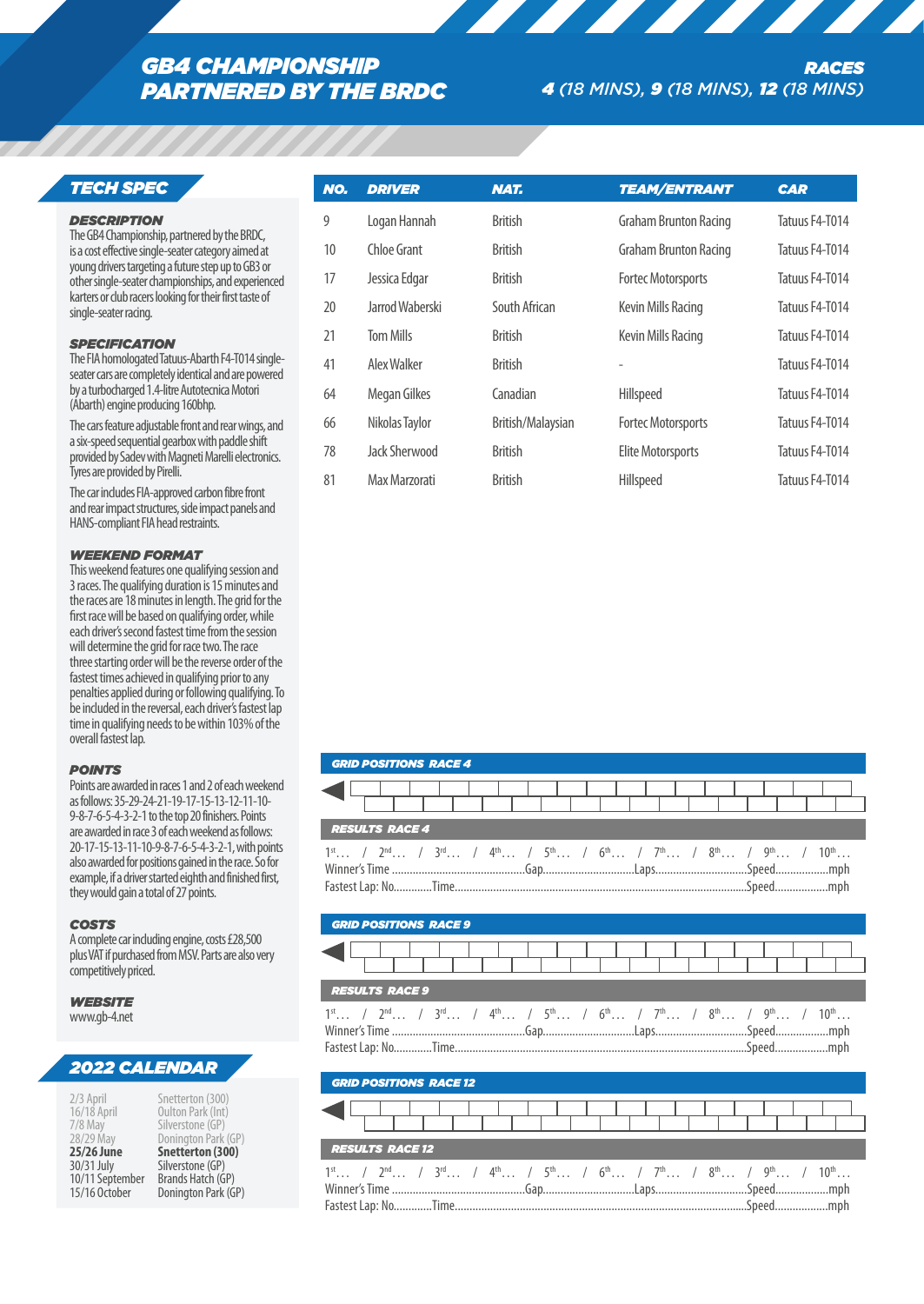# *TECH SPEC*

# *DESCRIPTION*

Why not enter the world of factory supported sportscar racing at a very reasonable budget. While being Radical's "entry level race car", the SR1 is a full-on purpose-built race car generating lap times faster than GT4 cars that cost three times as much. The Radical SR1 Cup is the complete "motorsport starter kit" making it the UK's most compelling entry point into circuit racing.

### *FORMAT*

The SR1 Cup continues its popular single day format as a Saturday race event featuring a 20-minute qualifying session and two 20-minutes sprint races. A new feature introduced last year was the option for SR1 Cup racers to extend the track action with a 'Sunday Supplement', joining the Challenge 45 minute endurance race programme on Sundays.

# *WEBSITE*

www.radicalsportscars.com

# *2022 CALENDAR*

| 9/10 April<br>21/22 May | Donington Park Nat<br>Brands Hatch GP |
|-------------------------|---------------------------------------|
| 25/26 June              | <b>Snetterton 300</b>                 |
| 30/31 July              | Silverstone GP                        |
| 13 August               | <b>Oulton Park Int</b>                |
| 17/18 September         | Donington Park GP                     |



|     | <b>NO. DRIVER</b>       | <b>HOMETOWN</b>         | <b>TEAM</b>          | <b>CAR</b> | <b>CLASS</b>             |
|-----|-------------------------|-------------------------|----------------------|------------|--------------------------|
| 2   | Daryl De Leon           | Cambridge               | <b>Valour Racing</b> | SR1 Gen 2  |                          |
| 7   | Frazer McFadden         | Leeds                   | <b>Track Focused</b> | SR1 Gen 2  | $\overline{a}$           |
| 40  | James Hadley            | Cheltenham              | Scorpio Motorsport   | SR1 Gen 2  | Fangio                   |
| 45  | Darren / George Knutton | Manchester              | <b>Track Focused</b> | SR1 Gen 2  | Rookie                   |
| 47  | Rob Greenwood           | Cambridge               | Radical Works Team   | SR1 Gen 2  | Fangio                   |
| 50  | Dougie Bolger           | Japan                   | Radical Works Team   | SR1 Gen 2  | $\overline{a}$           |
| 53  | <b>Ben Caisley</b>      | Rothbury                | <b>DW Racing</b>     | SR1 Gen 2  | $\overline{\phantom{a}}$ |
| 55  | James Ockenden          | Guildford               | Radical Works Team   | SR1 Gen 2  | Rookie                   |
| 69  | Sally Erdmann           | Germany                 | Radical Works Team   | SR1 Gen 2  | Rookie                   |
| 120 | Declan Jones            | <b>Castle Donington</b> | University of Derby  | SR1 Gen 2  | ٠                        |

|                                                                                                                                                                                    | <b>RESULTS RACE 2</b>                        |  |  |  |  |  |  |  |
|------------------------------------------------------------------------------------------------------------------------------------------------------------------------------------|----------------------------------------------|--|--|--|--|--|--|--|
| $1^{\text{st}}$ / $2^{\text{nd}}$ / $3^{\text{rd}}$ / $4^{\text{th}}$ / $5^{\text{th}}$ / $6^{\text{th}}$ / $7^{\text{th}}$ / $8^{\text{th}}$ / $9^{\text{th}}$ / $10^{\text{th}}$ |                                              |  |  |  |  |  |  |  |
|                                                                                                                                                                                    | <b>GRID POSITIONS RACE 5 (ROLLING START)</b> |  |  |  |  |  |  |  |
|                                                                                                                                                                                    |                                              |  |  |  |  |  |  |  |
|                                                                                                                                                                                    | <b>RESULTS RACE 5</b>                        |  |  |  |  |  |  |  |
| $1^{\text{st}}$ / $2^{\text{nd}}$ / $3^{\text{rd}}$ / $4^{\text{th}}$ / $5^{\text{th}}$ / $6^{\text{th}}$ / $7^{\text{th}}$ / $8^{\text{th}}$ / $9^{\text{th}}$ / $10^{\text{th}}$ |                                              |  |  |  |  |  |  |  |

*GRID POSITIONS RACE 2 (ROLLING START)*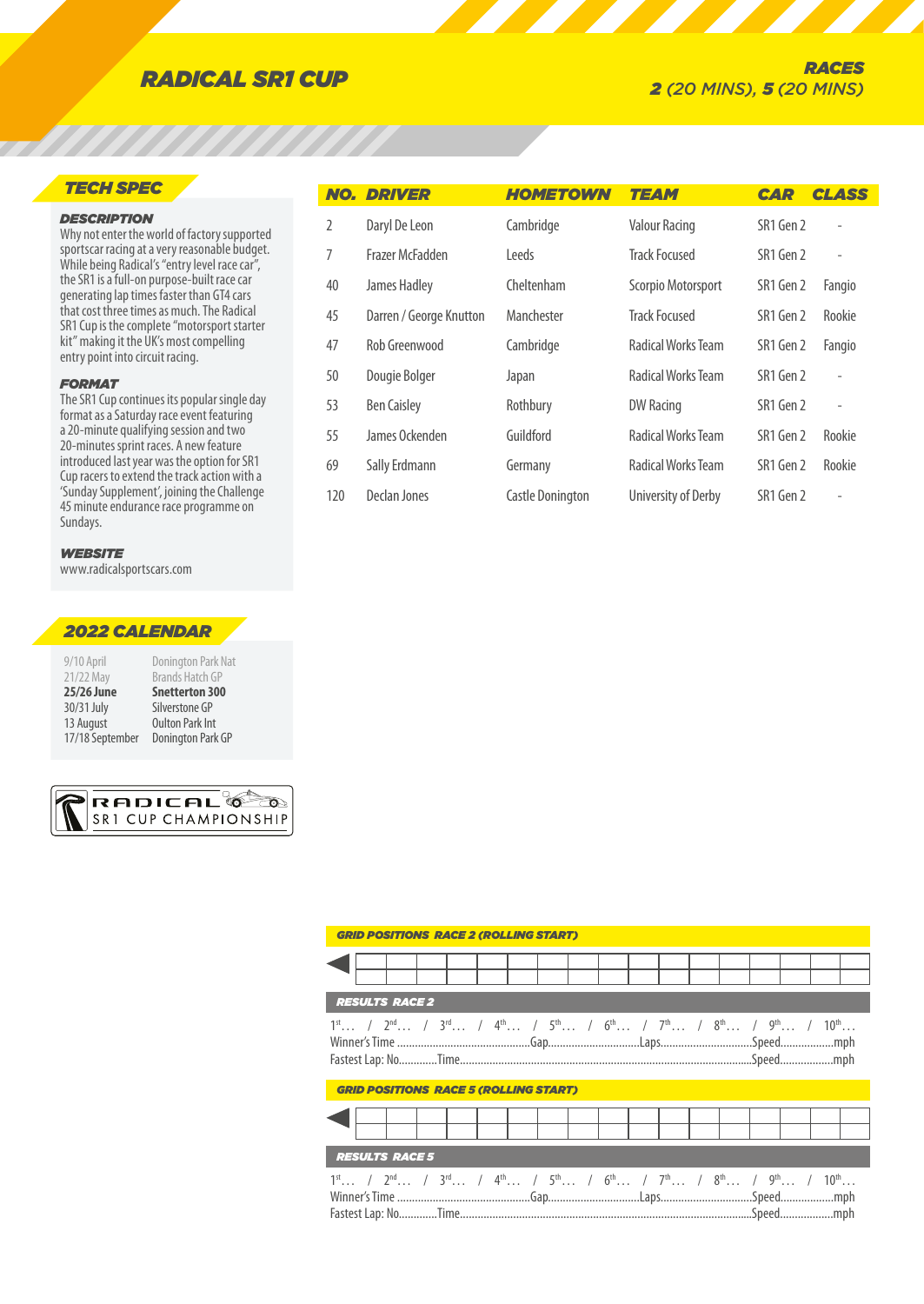# *RADICAL CHALLENGE CHAMPIONSHIP*

# *TECH SPEC*

# *DESCRIPTION*

In 2022 the Challenge format continues as a mix of two sprint races on Saturday followed by a longer endurance final race on Sunday. This format supports both Solo drivers and 2 driver teams, who can share the race time equally. In-line with Radical's other international championships, the Challenge includes the Masters Class which will feature the awesome turbocharged Radical SR10 and welcomes the Radical SR8, RXC and RXC Spyder models to join the Challenge grid. Solo drivers and driver teams can continue to contest the longstanding Supersport class for SR3s of all generations.

#### *CLUB SPRINT AND CLUB ENDURO*

These superb new additions to the Radical race scene started in 2021 for the Club Sprint and Club Enduro Cup titles, specifically aimed at the 'Clubman' SR3 1300/1340/1500cc competitor. Specifically formulated to help the privateer and self-run competitors as well as those looking to enter SR3 competition for the first time, Club Sprint and Enduro affords the amateur racer additional flexibility to juggle their racing thrills with a busy home and work life, and welcomes owners of older, factory-standard SR3 models.

#### *WEBSITE*

www.radicalsportscars.com

# *2022 CALENDAR*

| 9/10 April<br>21/22 May | Donington Park Nat<br><b>Brands Hatch GP</b> |
|-------------------------|----------------------------------------------|
| 25/26 June              | <b>Snetterton 300</b>                        |
| 30/31 July              | Silverstone GP                               |
| 13 August               | <b>Oulton Park Int</b>                       |
| 17/18 September         | Donington Park GP                            |



|    | <b>NO. DRIVER</b>    | <b>HOMETOWN</b>              | <b>TEAM</b>            | <b>CAR</b>         | <b>CLASS</b>             |
|----|----------------------|------------------------------|------------------------|--------------------|--------------------------|
| 3  | John Davis           |                              | <b>DW Racing</b>       | SR <sub>3</sub>    | Fangio                   |
| 4  | Chris Preen          | Warwickshire                 | <b>RAW Motorsport</b>  | SR <sub>3</sub> XX | Fangio                   |
| 5  | <b>Ben Stone</b>     | London                       | <b>RAW Motorsport</b>  | SR <sub>3</sub>    |                          |
| 6  | Chris Myhill         | Levington                    | <b>RAW Motorsport</b>  | SR <sub>3</sub>    | Fangio                   |
| 11 | Chris Short          | Wolverhampton, Staffordshire | <b>RAW Motorsport</b>  | SR3 XX             | Fangio                   |
| 14 | John MacLeod         | Banstead, Surrey             | <b>RAW Motorsport</b>  | SR3 RSX            | Fangio                   |
| 16 | Matt Jones           | Leicester                    | Scorpio Motorsport     | SR <sub>3</sub>    | ٠                        |
| 18 | Mark Williams        | Scotland                     | Doris Motorsport       | SR <sub>3</sub> XX | Fangio                   |
| 22 | Andy Lowe            | Wolverhampton, Staffordshire | <b>Valour Racing</b>   | SR3 XX             | Fangio                   |
| 23 | Jason Rishover       | Bushey Heath, London         | DW Racing              | SR3 RSX            | Fangio                   |
| 39 | James Lay            | Witney                       | <b>RAW Motorsport</b>  | SR <sub>3</sub>    |                          |
| 54 | James Sweetnam       | Bristol                      | 360 Racing             | SR <sub>3</sub>    | $\overline{\phantom{m}}$ |
| 58 | <b>Anthony Ayres</b> | Doddinghurst, Essex          | Mectech Motorsport     | SR3 RSX            | ٠                        |
| 77 | Noah Degnbol         | <b>Denamark</b>              | <b>Breakell Racing</b> | SR <sub>3</sub>    | $\overline{a}$           |
| 80 | Peter Tyler          | Wiston, Sussex               | <b>DW Racing</b>       | SR <sub>3</sub> XX | Fangio                   |

#### *GRID POSITIONS RACE 3 (ROLLING START)*

|  | <b>RESULTS RACE 3</b>                                                                                                                                                              |  |  |  |  |  |  |  |  |  |  |
|--|------------------------------------------------------------------------------------------------------------------------------------------------------------------------------------|--|--|--|--|--|--|--|--|--|--|
|  | $1^{\text{st}}$ / $2^{\text{nd}}$ / $3^{\text{rd}}$ / $4^{\text{th}}$ / $5^{\text{th}}$ / $6^{\text{th}}$ / $7^{\text{th}}$ / $8^{\text{th}}$ / $9^{\text{th}}$ / $10^{\text{th}}$ |  |  |  |  |  |  |  |  |  |  |
|  | Winner's Time ……………………………………………Gap…………………………Laps………………………………Speed…………………mph                                                                                                        |  |  |  |  |  |  |  |  |  |  |
|  |                                                                                                                                                                                    |  |  |  |  |  |  |  |  |  |  |
|  |                                                                                                                                                                                    |  |  |  |  |  |  |  |  |  |  |

#### *GRID POSITIONS RACE 6 (ROLLING START)*

|  | <b>RESULTS RACE 6</b> |  |  |  |  |  |  |  |  |
|--|-----------------------|--|--|--|--|--|--|--|--|

|  |  |  |  |  |  |  |  |  | $1^{st}$ / $2^{nd}$ / $3^{rd}$ / $4^{th}$ / $5^{th}$ / $6^{th}$ / $7^{th}$ / $8^{th}$ / $9^{th}$ / $10^{th}$ |
|--|--|--|--|--|--|--|--|--|--------------------------------------------------------------------------------------------------------------|
|  |  |  |  |  |  |  |  |  |                                                                                                              |
|  |  |  |  |  |  |  |  |  |                                                                                                              |

# *GRID POSITIONS RACE 11 (ROLLING START)*

|  | <b>RESULTS RACE 11</b>                                                                                                                                                             |  |  |  |  |  |  |  |  |  |
|--|------------------------------------------------------------------------------------------------------------------------------------------------------------------------------------|--|--|--|--|--|--|--|--|--|
|  | $1^{\text{st}}$ / $2^{\text{nd}}$ / $3^{\text{rd}}$ / $4^{\text{th}}$ / $5^{\text{th}}$ / $6^{\text{th}}$ / $7^{\text{th}}$ / $8^{\text{th}}$ / $9^{\text{th}}$ / $10^{\text{th}}$ |  |  |  |  |  |  |  |  |  |
|  | Winner's Time …………………………………………Gap……………………………Laps……………………………Speed………………mph                                                                                                          |  |  |  |  |  |  |  |  |  |
|  |                                                                                                                                                                                    |  |  |  |  |  |  |  |  |  |
|  |                                                                                                                                                                                    |  |  |  |  |  |  |  |  |  |